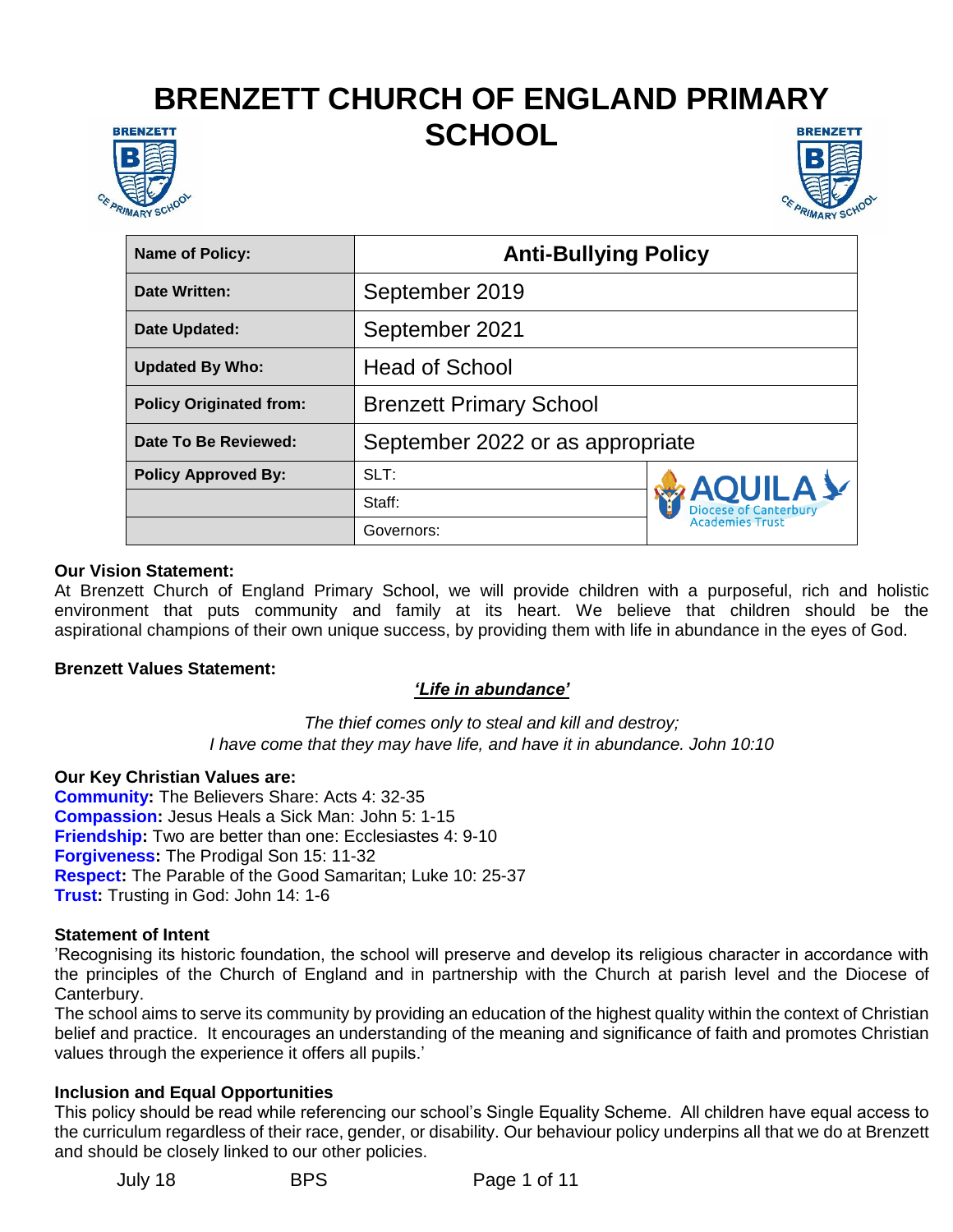## **1) Aims**

Brenzett School Anti-Bullying Policy outlines what Brenzett School will do to prevent and tackle bullying. The policy has been drawn up through the involvement of the whole school community. This document provides a framework for the creation of a happy, secure and orderly environment in which children can learn and develop as caring and responsible people.

It is written for all members of the school community to allow each one to understand the policy of the school and to apply it consistently and fairly.

#### **Our overall aim is to promote and live by our school's 6 Christian Values of Respect, Community, Forgiveness, Friendship, Trust and Compassion**

This policy links closely to our Behaviour Policy. In which we teach children to make positive choices. This helps and support our pupils to understand their 'behaviour' and allows for the child to understand negative and positive behaviours.

## **2) Our school community:**

- Discusses, monitors and reviews our anti-bullying policy on a regular basis.
- Supports staff to promote positive relationships, identify and tackle bullying appropriately.
- Ensures that pupils are aware that all bullying concerns will be dealt with sensitively and effectively; that pupils feel safe to learn and that pupils abide by the anti-bullying policy.
- Reports back to parents/carers regarding their concerns on bullying and deals promptly with complaints. Parents/ carers in turn work with the school to uphold the anti-bullying policy.
- Seeks to learn from good anti-bullying practice elsewhere and utilises support from relevant organisations when appropriate.

# **3) Definition of bullying**

# Bullying is "**Behaviour by an individual or a group, usually repeated over time, that intentionally hurts another individual either physically or emotionally**".

Bullying can include: name calling, taunting, mocking, making offensive comments, kicking; hitting; taking belongings; inappropriate text messaging and electronic messaging (including through web-sites, Social Networking sites and Instant Messenger); sending offensive images by phone or via the internet; producing offensive graffiti; gossiping; excluding people from groups and spreading hurtful and untruthful rumours.

Whilst we recognise and strive to deal with all 'bullying', often in school it is 'relational conflict'. This is defined as **'behaviour that's not repeated over time',** and is often to do with a breakdown of friendships. However, this can 'overtime' develop into bullying.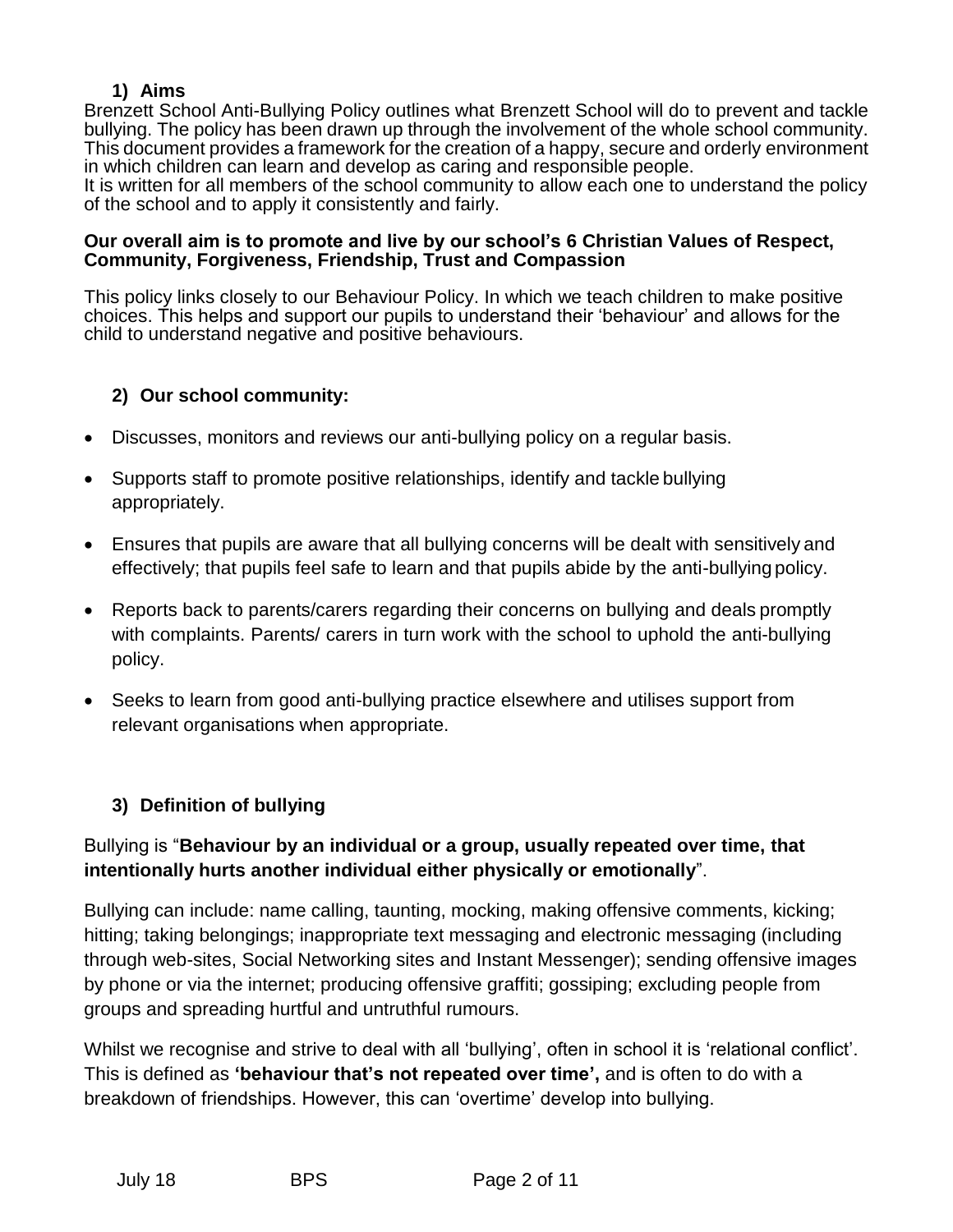**4) Forms of bullying covered by this Policy**

**As a school we recognise that abuse in all its forms will not be tolerated and this includes: Peer on peer abuse. We recognise that this is not 'banter', 'having a laugh' or part of growing up' This is bullying and will be dealt with as such, unless covered by other policies linked to this policy.**

Bullying can happen to anyone. This policy covers all types of bullying including:

Bullying related to race, religion or culture.

- Bullying related to special educational needs.
- Bullying related to appearance or health conditions.
- Bullying related to sexual orientation.
- Bullying of young carers or looked after children or otherwise related to home circumstances.
- Sexist or sexual bullying.
- Cyber bullying/ Online Bullying
- Prejudicial behaviour and language that for example is racist, homophobic, bi-phobic, or transphobic.

# **5) Preventing, identifying and responding to bullying**

We will:

- Work with staff and outside agencies to identify all forms of prejudice-driven bullying.
- Actively provide systematic opportunities to develop pupils' social and emotional skills, including their resilience.
- Consider all opportunities for addressing bullying including through the curriculum, through displays, through peer support, through mentor support and through the School Council.
- Train all staff including lunchtime staff and teaching assistants to identify bullying and follow school policy and procedures on bullying.
- Use a trained counsellor to support pupils.
- To identify the difference between 'relational conflict' and 'bullying'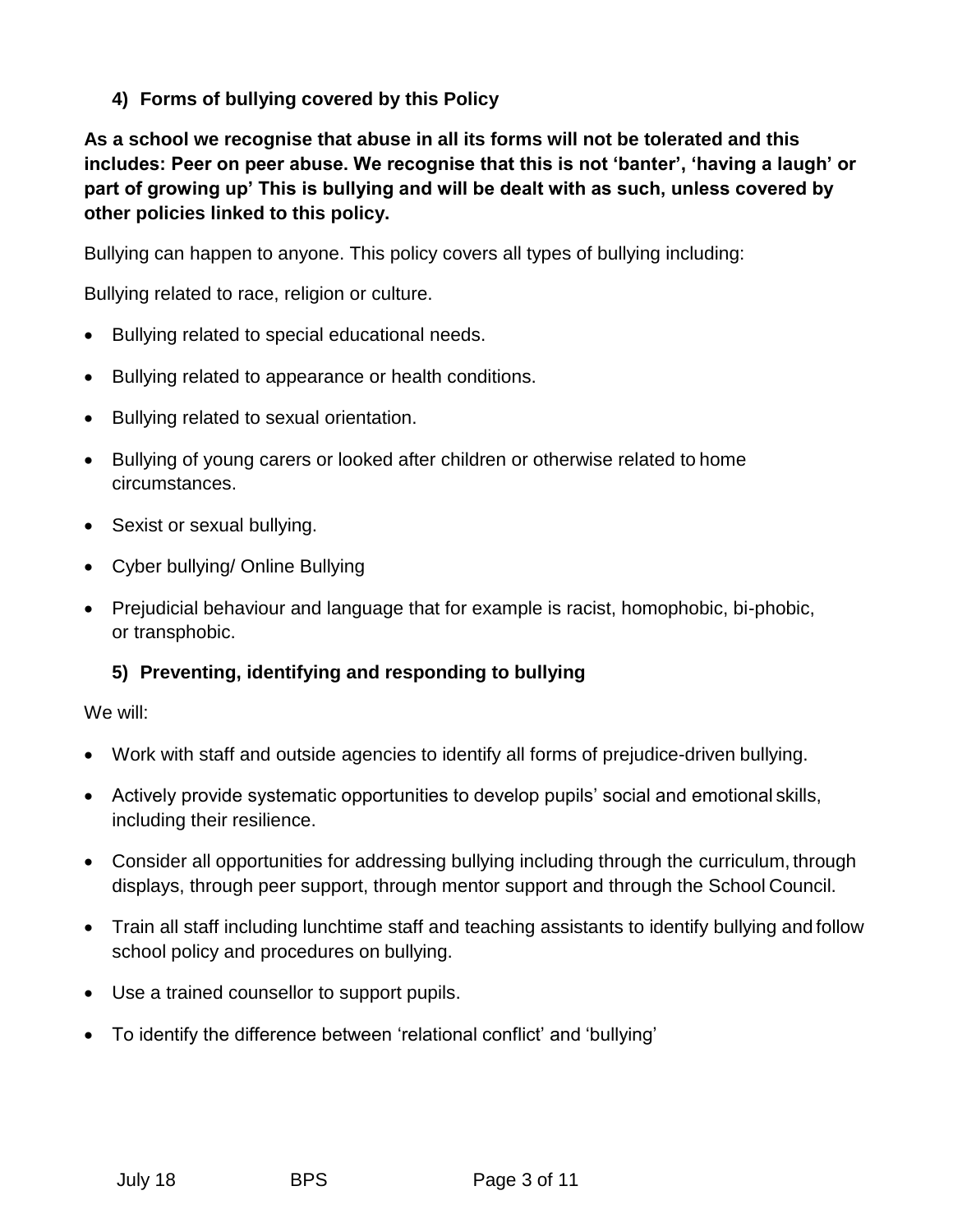# **6) Involvement of pupils**

We will:

- Regularly survey pupils on the extent and nature of bullying.
- Ensure students know how to express worries and anxieties about bullying.
- Ensure all pupils are aware of the range of sanctions which may be applied against those engaging in bullying.
- Involve pupils in anti-bullying campaigns in school.
- Publicise the details of helplines and websites.
- Offer support to pupils who have been bullied.
- Work with students who have been bullying in order to address the problems they have

## **7) Liaison with parents and carers**

We will:

- Ensure that parents / carers know whom to contact if they are worried about bullying.
- Ensure parents know about our complaints procedure and how to use it effectively.
- Ensure parents / carers know where to access independent advice about bullying.
- Work with parents and the local community to address issues beyond the school gates that give rise to bullying.

## **8) Links with other school policies and practices**

This Policy links with a number of other school policies, practices and action plans including:

- Complaints policy **Equality and Racial Discrimination**
- Behaviour and Discipline Policy

The teaching of Citizenship, SRE and PSHE education is through 'SEAL'.

## **9) Monitoring & review, policy into practice**

July 18 BPS Page 4 of 11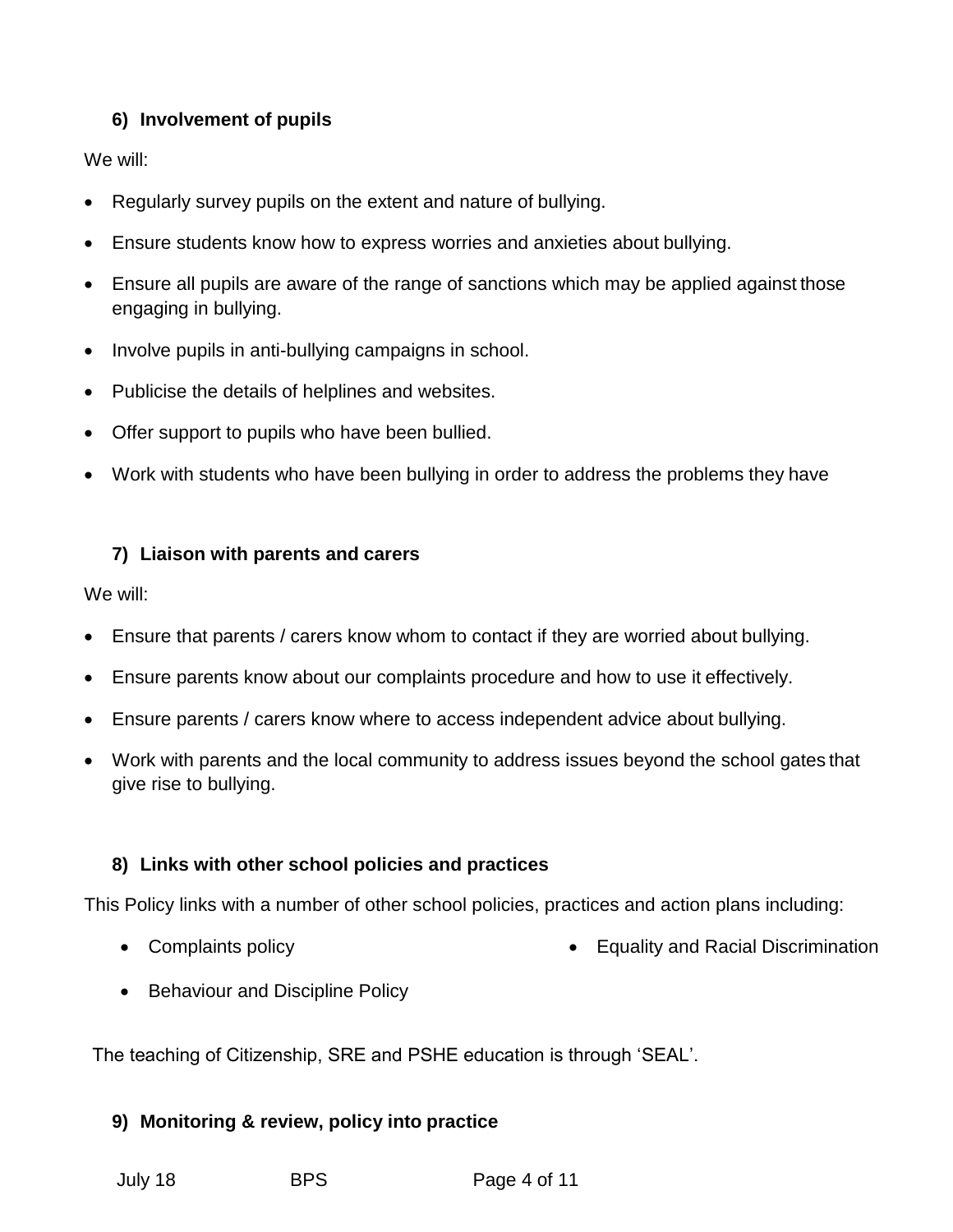We will review this Policy at least once every two years as well as if incidents occur that suggest the need for review. The school uses the guidance by the DfE and Kent Guidelines to prevent and tackle bullying. We will also follow Kent's 'Managing Incidents' (see attached.)

# **10) Responsibilities**

This Policy only works if it ensures that the whole school community understands that bullying is not tolerated and understands the steps that will be taken to both prevent and respond to bullying.

It is the responsibility of:

- School Governors to take a lead role in monitoring and reviewing this policy.
- Governors, the Head teacher, Senior Leadership, Teaching and Non-Teaching staff to be aware of this policy and implement it accordingly.
- The Head teacher to communicate the policy to the school community.
- $\blacksquare$  Pupils to abide by the policy.

The named contact for this policy is: Sue Sullivan Deputy Head teacher.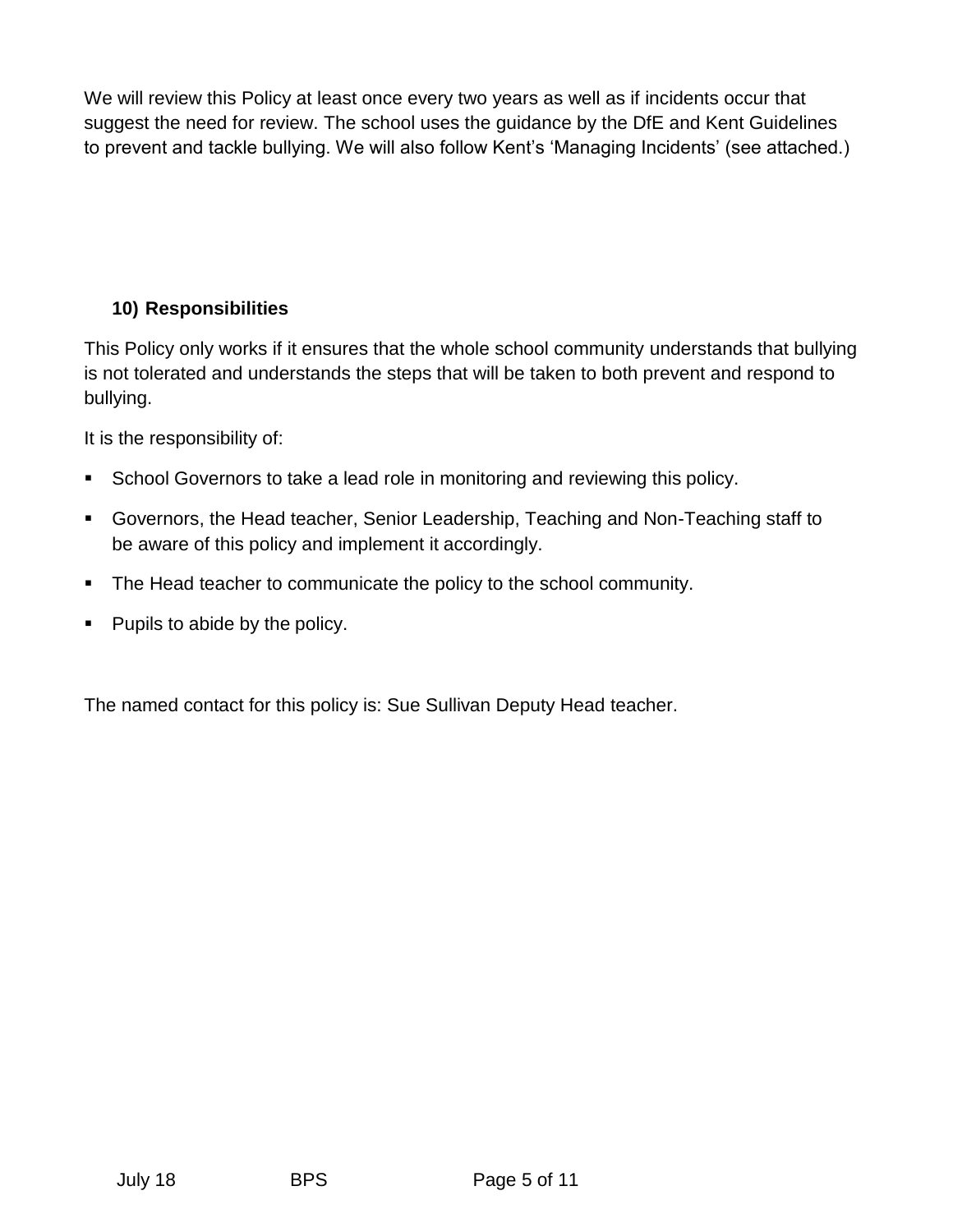#### **Bullying Incident Reporting Procedure Definition of a bullying incident Definition of bullying**

# Bullying is "**Behaviour by an individual or a group, usually repeated over time, that intentionally hurts another individual either physically or emotionally**".

Bullying can include: name calling, taunting, mocking, making offensive comments; kicking; hitting; taking belongings; inappropriate text messaging and electronic messaging (including through web-sites, Social Networking sites and Instant Messenger); sending offensive images by phone or via the internet; producing offensive graffiti; gossiping; excluding people from groups and spreading hurtful and untruthful rumours.

We have a commitment to investigate any incident believed to be bullying. As such, it requires effective listening supported by impartial investigation procedures that allow both the victim and the alleged perpetrator to be given a fair hearing.

Incidents will be investigated and recorded when there has been a perception or allegation that there was an incident even if it is found that they were unsubstantiated. **Roles and Responsibilities**

- The governing body is responsible for monitoring the policy.
- The Head teacher is responsible for implementing the policy and procedures.
- All members of the school community are responsible for following the procedures.
- The LEA will advise schools on the management of bullying incidents and the findings from its monitoring.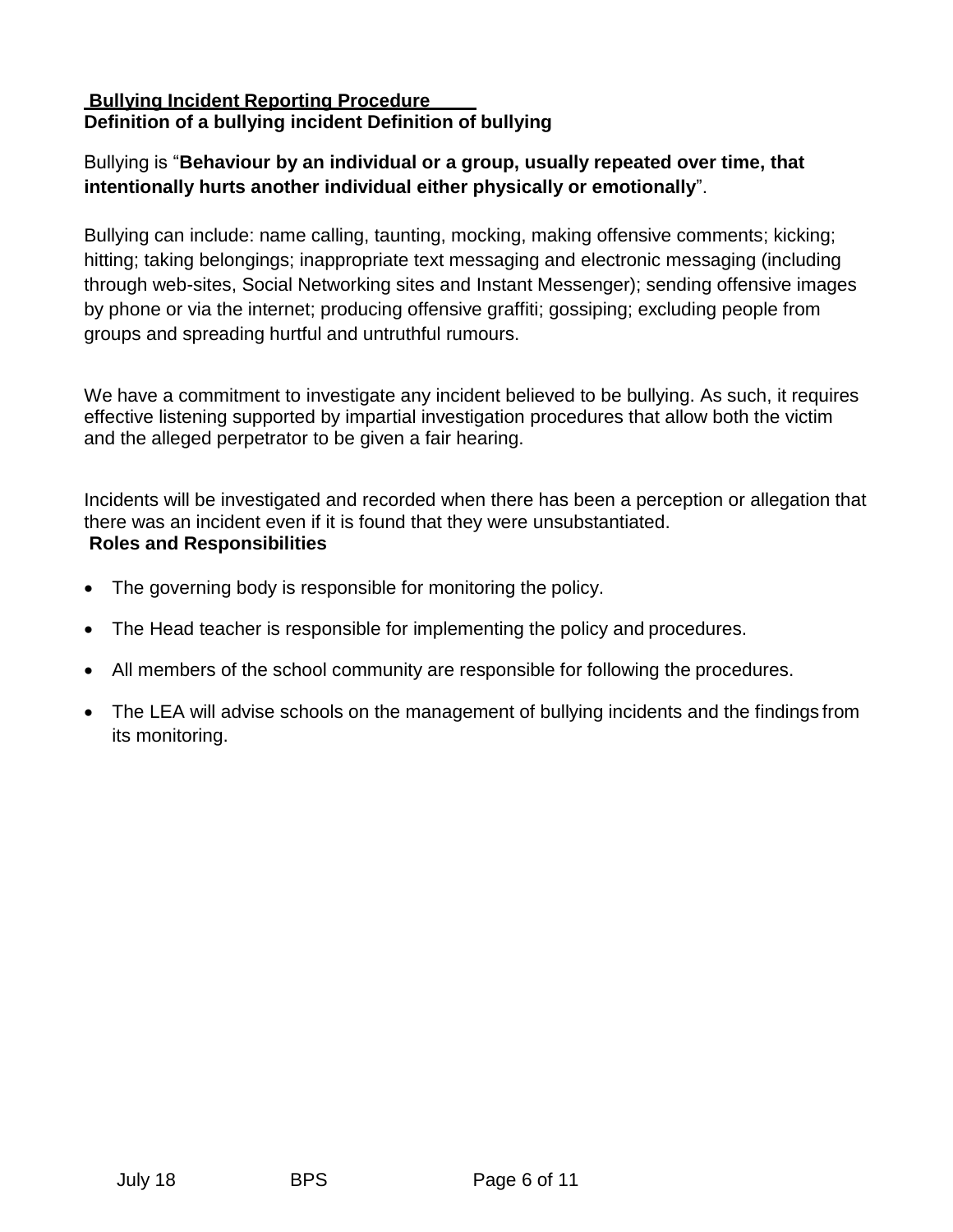## **Recording the Bullying Incident Investigation**

The Head teacher has overall responsibility (which may be delegated to an appointed senior member of staff) for managing bullying incidents. He should ensure that the school has:

- Made it a requirement to investigate, record and report where there is a perception that a bullying incident may have taken place.
- Communicated the school's commitment to tackling bullying incidents to all members of the school community.
- Completed the My Concern form as soon as possible after an incident has taken place. This is a central record of all bullying /cyber bullying incidents in school and the level of consequence is recorded.
- The Bullying Incident Monitoring Form should be kept in a confidential central file for internal monitoring purposes. It should not be sent to the LEA These forms will be kept for 25 years.

## **Management of Bullying Incidents**

## **a) Considerations for All Incidents:**

- Investigate the incident thoroughly.
- Record the incident on 'My Concern' with details of perpetrator and victim's accounts. Also record any information given by witnesses of the event.
- Keep the situation under regular review to ensure that any harassment, abuse or victimisation has stopped and that the victim feels safe.
- Consider any curriculum implications, including the need for a special assembly or changes to the school's behaviour code or other policies.
- Support for the Victim (if a pupil).
- Support for the alleged Perpetrator (if a pupil).
- Consider if there is a child protection issue in this case.

# **b) Support for the Victim (if a pupil)**

- Take appropriate action to offer support to the victim.
- Meet with the pupil's parent(s)/guardian/carer to discuss the matter and explain theaction taken. An interpreter/translator may be needed at the meetings.
- Reinforce the school's commitment to tackling bullying incidents.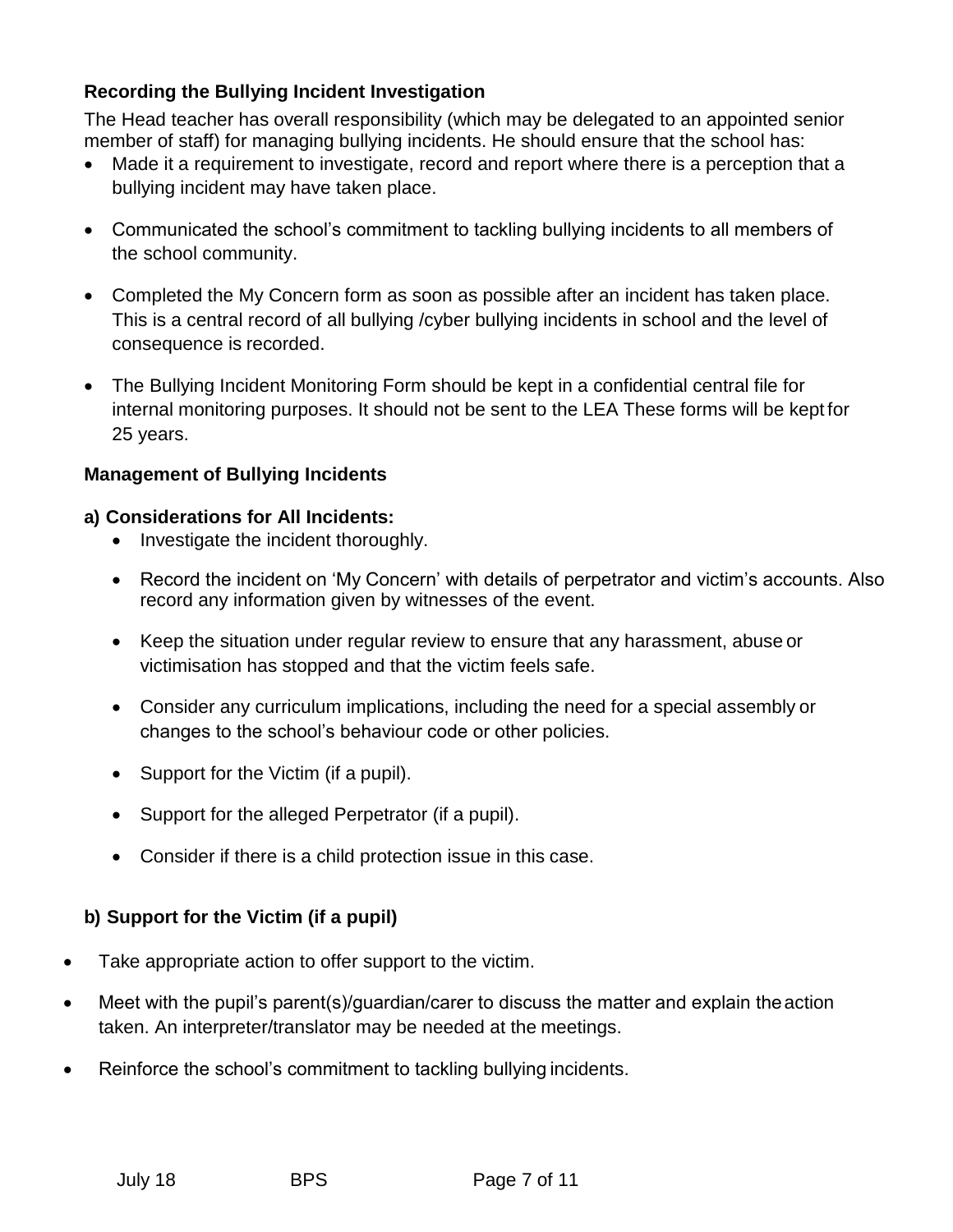# **c) Support for the alleged Perpetrator (if a pupil)**

- An appropriate member of staff should intervene and take immediate action, for example, separating the victim(s) from the perpetrator(s).
- Any bullying behaviour should be challenged immediately. The perpetrator should be told that his/her behaviour is unacceptable and will not be tolerated.
- Appropriate action should be taken to support, educate and monitor the behaviour of the perpetrator to ensure that the bullying behaviour will not be repeated.
- The incident should be reported to the Head teacher and he/she should decide whether any further action needs to be taken, including informing the parent(s)/guardian/carer of the relevant pupil(s) of any investigation and the outcome.
- The Head teacher should consider the use of a full range of sanctions including the use of fixed term or permanent exclusion.
- Discuss the incident with the alleged perpetrator's parent(s)/guardian/carer (if appropriate) and reinforce the school's commitment to tackling bullying incidents.

## **d) Dealing with Members of Staff as alleged Perpetrators or Victims**

All members of staff are required to abide by the School's Equal Opportunities, Race Equality Policy, ICT and Acceptable use Policies. Substantiated bullying by any member of staff towards pupils may be considered as misconduct and the perpetrator may be subject to disciplinary action. In the event of such an allegation being made against a member of staff, the Head teacher or his/her nominee should investigate the allegation in accordance with the relevant Disciplinary Procedures. All members of staff have the right to use the school's grievance procedure if they suffer from being bullied and cannot get satisfactory management support.

The governing Body and Head teacher have a duty of care towards employees, and must ensure that they address any complaints from employees about bullying by pupils, parents or colleagues, and provide appropriate support and referrals as necessary.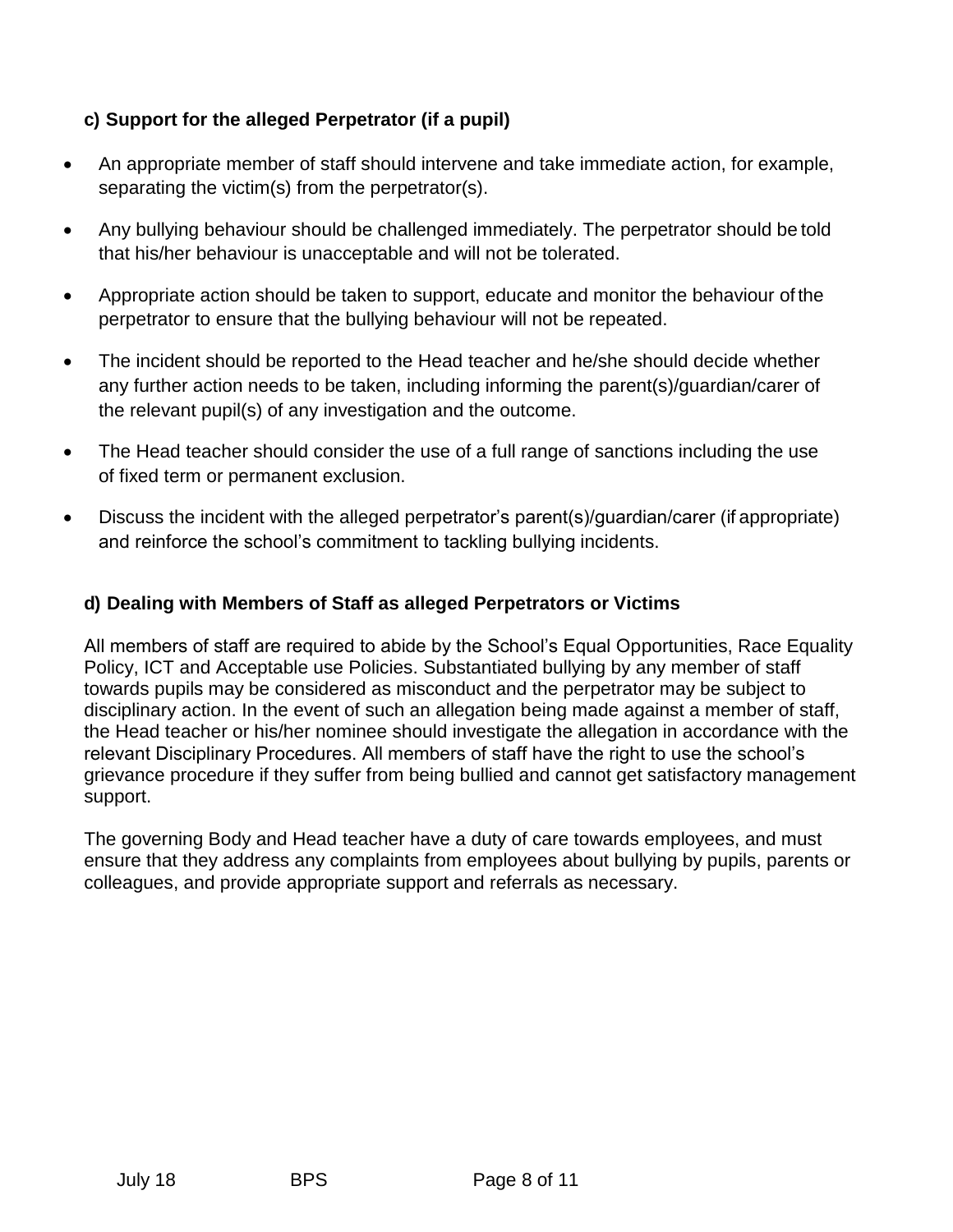# **Reporting information to parents, governors and the LEA**

The governing body will:

- receive a termly report on any bullying incidents in the Head teacher's report to governors
- report annually in the Governors Annual Report to Parents on bullying incidents during that preceding year. This report should include the number of incidents investigated and an overview of actions taken, including changes of practice and policy.